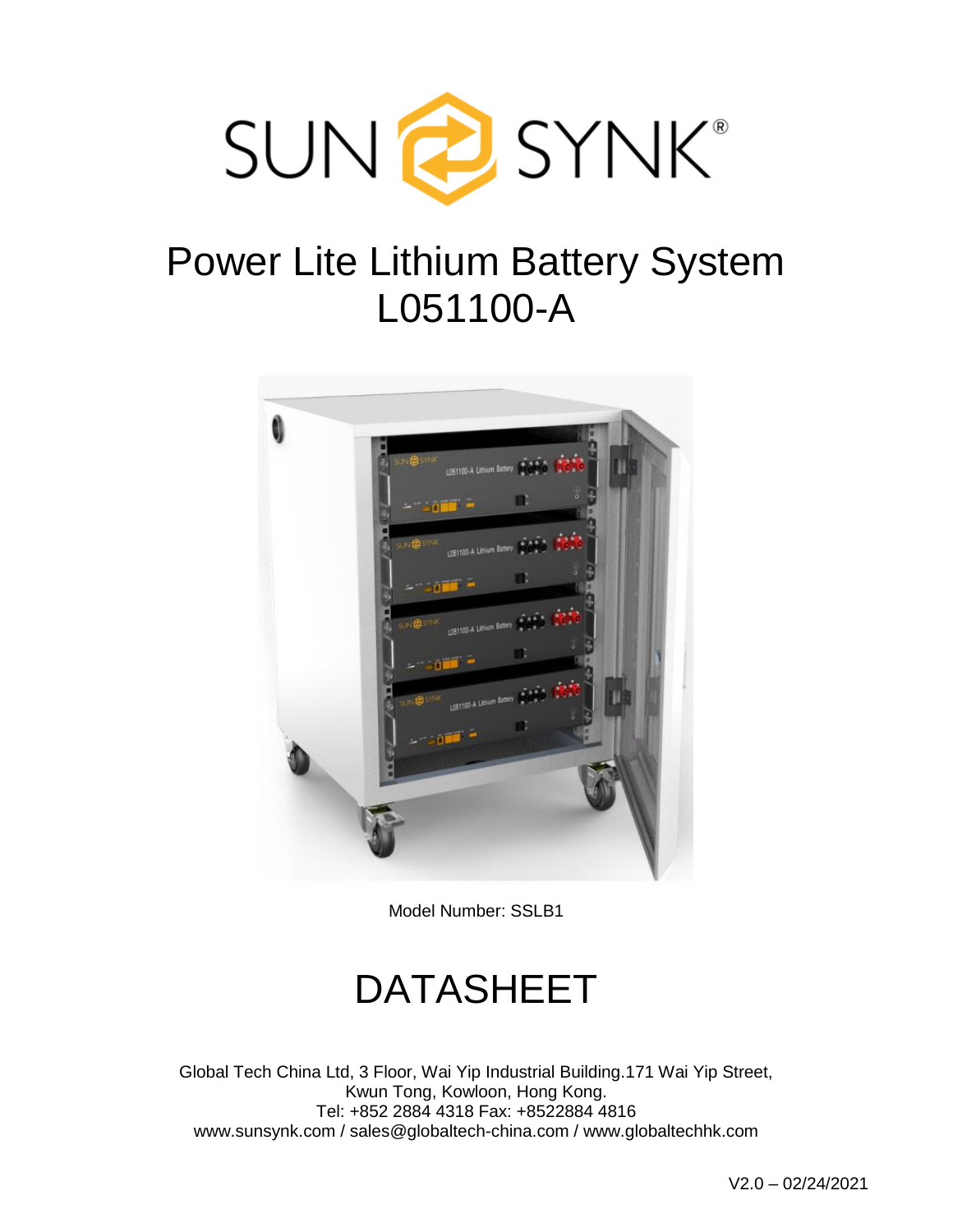### **INTRODUCTION**

Thank you for choosing Sunsynk's energy storage system.

The energy storage module includes lithium-ion rechargeable batteries with 5.12 kWh capacity, and the controller enables a central of multiple modules.

This manual provides all technical information about the Power Lite Lithium Battery System L051100-A. Please read this manual carefully before using the equipment and keep this manual handy for reference.

#### ■ Long Life Span

The battery can be expected to remain serviceable for more than 10 years, considering that it is charged and discharged once in a day at room temperature (25°C).

#### ■ Stable

Olivine-type lithium iron phosphate batteries with excellent thermal stability and storage characteristics are used in this product. The module also incorporates a self-monitoring function for the detection of any abnormalities in energy storage.

#### ■ Compact Design

The height is nicely designed in 3U, in favor of standard industrial applications.

#### ■ High Scalability

Multiple energy storage modules can be connected in parallel, and the capacity can be customized according to the intended use.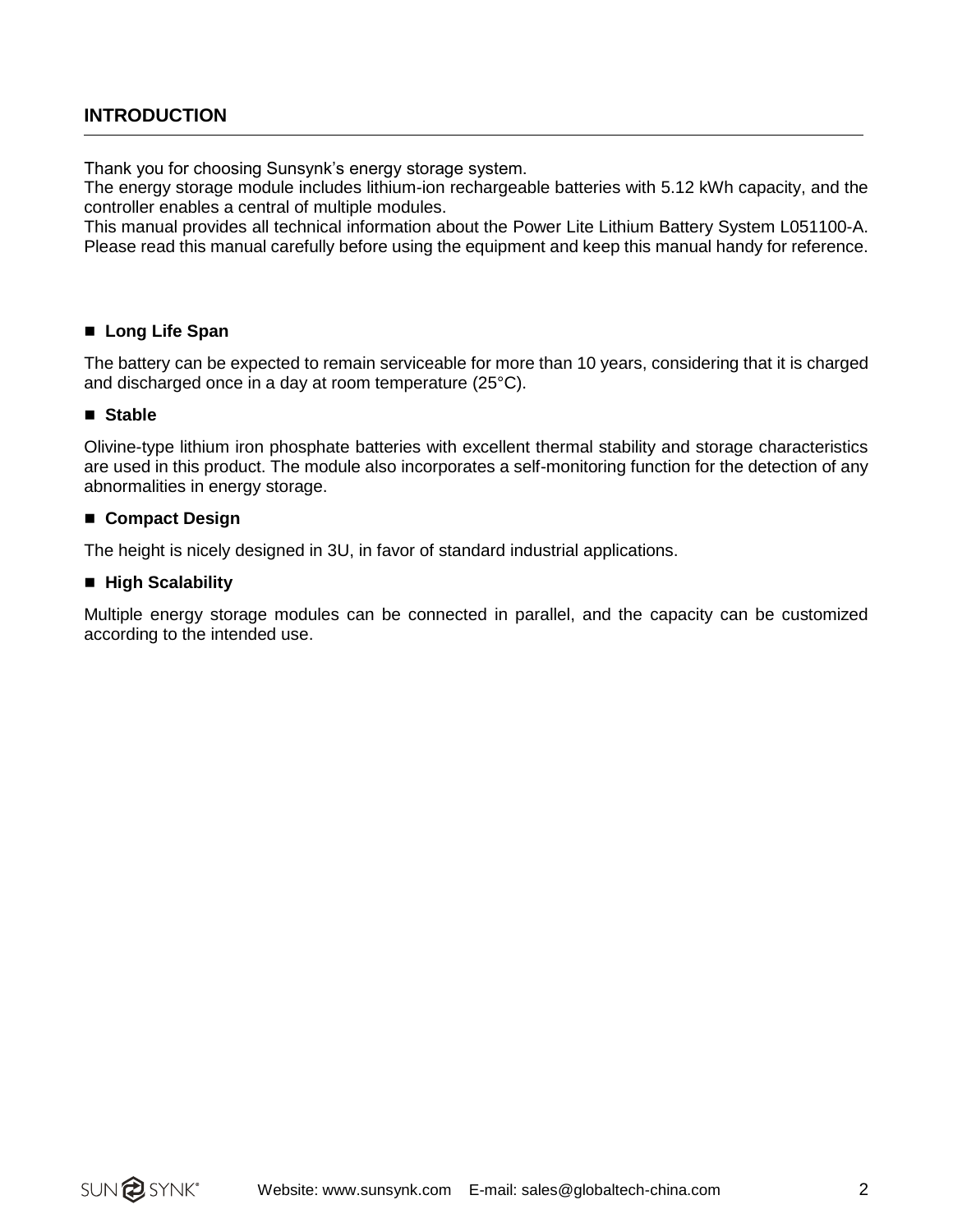### **SPECIFICATIONS**

L051100-A dimensions are presented in **Error! Reference source not found.**. It is well designed for 19 inch cabinet.

| <b>Power Lite Lithium Battery System L051100-A</b> |                   |
|----------------------------------------------------|-------------------|
| Depth                                              | 530 <sub>mm</sub> |
| Width                                              | 440mm             |
| Height                                             | $132$ mm          |
| Weight                                             | 48kg              |

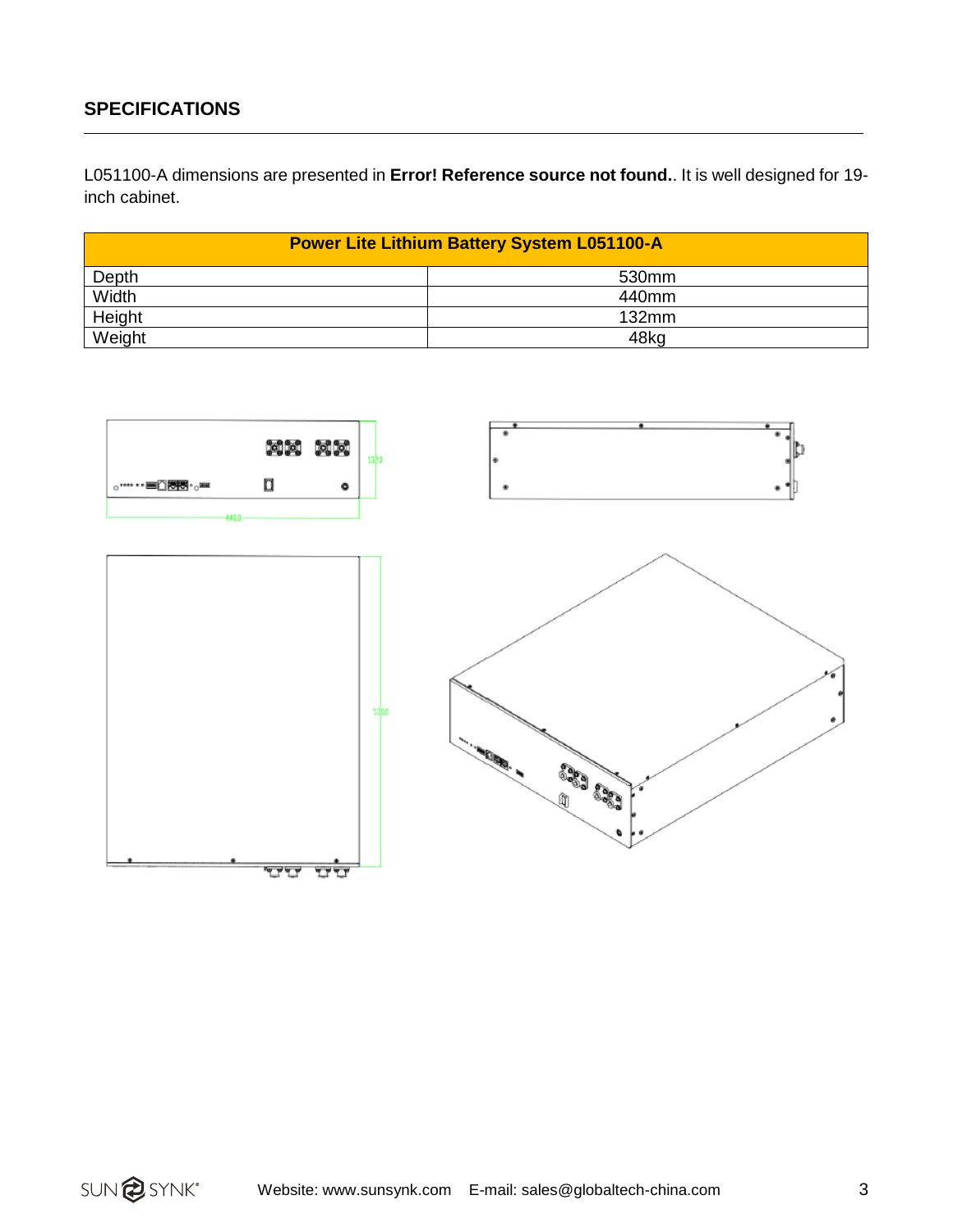| Cell Type                                | Lithium Ferro Phosphate (LifePO4 or LFP)                          |
|------------------------------------------|-------------------------------------------------------------------|
| <b>Nominal Operating Voltage</b>         | 51.2V                                                             |
| <b>Nominal Capacity</b>                  | 100Ah / 5.12kWh                                                   |
| Depth of Discharge (DoD)                 | 100%                                                              |
| <b>Usable Capacity</b>                   | 5.12kWh                                                           |
| Packing                                  | 1P16S                                                             |
| IP Rating                                | <b>IP20</b>                                                       |
| Minimum Operating Voltage                | 44.8V                                                             |
| <b>Maximum Operating Voltage</b>         | 57.6V                                                             |
| <b>Standard Charging Current</b>         | 50A                                                               |
| Max. Continuous Charging Current         | 50A                                                               |
| <b>Standard Discharging Current</b>      | 50A                                                               |
| Max. Continuous Discharging Current      | 100A (1C, $25^{\circ}$ C ± 2 $^{\circ}$ C)                        |
| Max. Pulse Discharging Current           | 200A (2C, 30S, $25^{\circ}$ C ± 2°C SOC≥40%)                      |
| <b>Standard Charging Method</b>          | 0.5C CC to 57.6V, CV at 57.6V till current is 0.05C               |
| Min. Operating Temperature (no derating) | Charging: 0°C / Discharging: -20°C                                |
| Max. Operating Temperature (no derating) | Charging: 50°C / Discharging: 55°C                                |
| <b>Operating ROH</b>                     | $20\% \sim 80\%$                                                  |
| <b>Storage Temperature</b>               | $-20 \sim 50^{\circ}$ C                                           |
| Self-discharging rate                    | ≤5% (25°C, 50% SoC)                                               |
| SoC @ end of product line                | 40%                                                               |
| <b>Insulation Resistance</b>             | $>100M\Omega$                                                     |
| Voltage Difference in each module        | $≤20mV$                                                           |
| Inner Resistance of single Cell          | $0.34 \pm 0.05$ m $\Omega$ (fresh cell 30 ~ 40% SoC)              |
| Altitude                                 | Below 2000m                                                       |
| Weight                                   | 48kg                                                              |
| <b>Dimensions</b>                        | 440 x 530 x 132mm (not include connector, MSD and<br>other parts) |
| Expected Life @ 25°C                     | Greater than 10 years if used as per warranty terms               |

SUN<sup>2</sup>SYNK\*